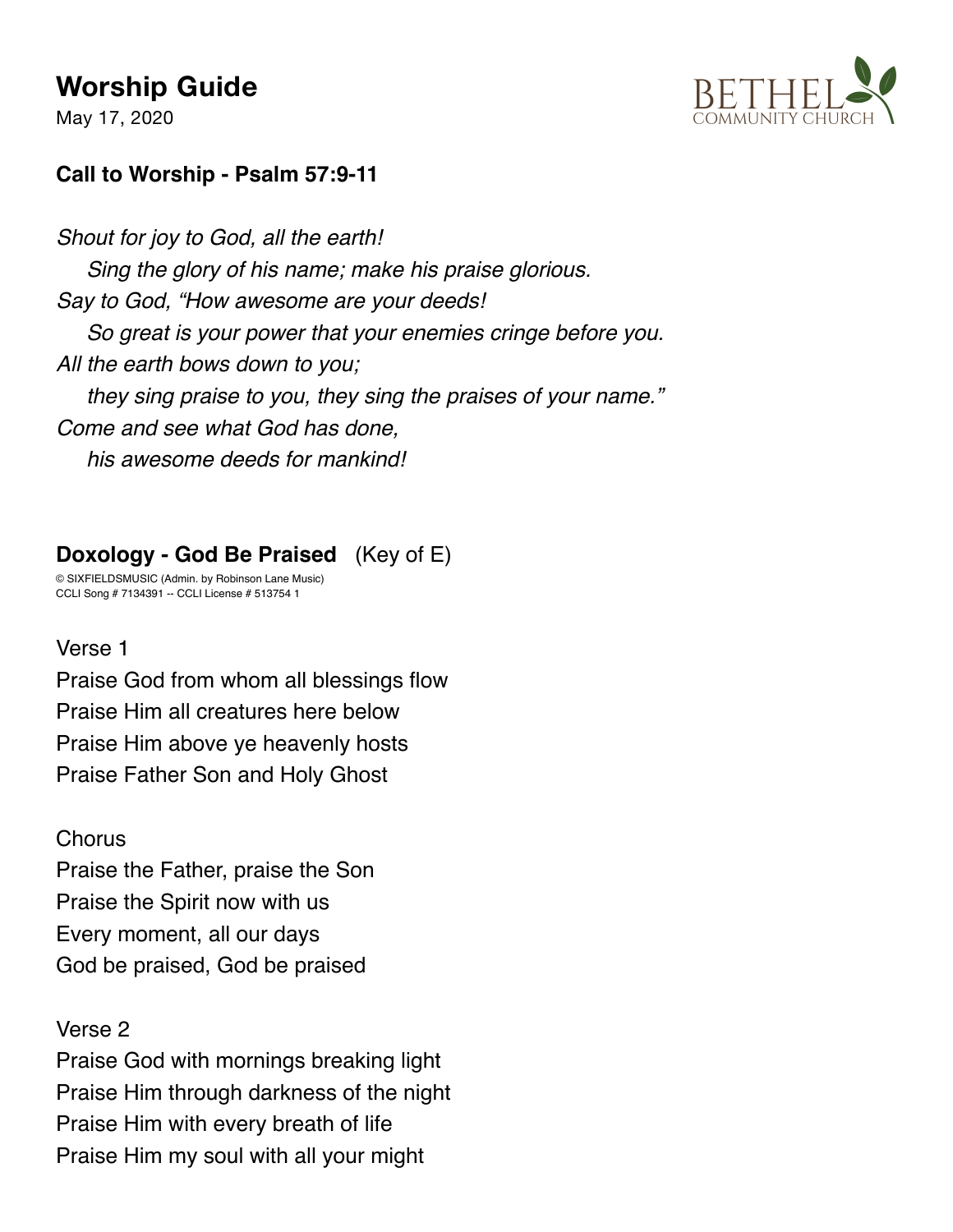May 17, 2020



Verse 3 Praise God when face to face we see The One who died to set us free The One who rose in victory Praise now forever Christ our King

# **Holy** (Key of E)

© Be Essential Songs (Admin. by Essential Music Publishing LLC), Every Square Inch (Admin. by Essential Music Publishing LLC), I Am A Pilgrim Songs (Admin. by Essential Music Publishing LLC), So Essential Tunes (Admin. by Essential Music Publishing LLC), No Alibis Publishing (Admin. by Fun Attic Music, LLC), and remaining portion is unaffiliated

### Verse 1

You are enthroned in heaven, beauty unlike I've ever seen no eye has seen You are enthroned in heaven, I am a sinner on my knees, woe is me

**Chorus** 

Holy, You are holy, there is none beside Thee And all Your works shall praise Your Name Singing holy, You are holy Singing holy, You are holy

Verse 2 Your voice is a burning ember One touch and I'm forever changed I'm not the same Your voice is a burning ember Each time I hear You call my name I'm not the same

**Bridge** I am ruined by Your kindness I am broken by Your love I surrender my resistance To the righteous heart of God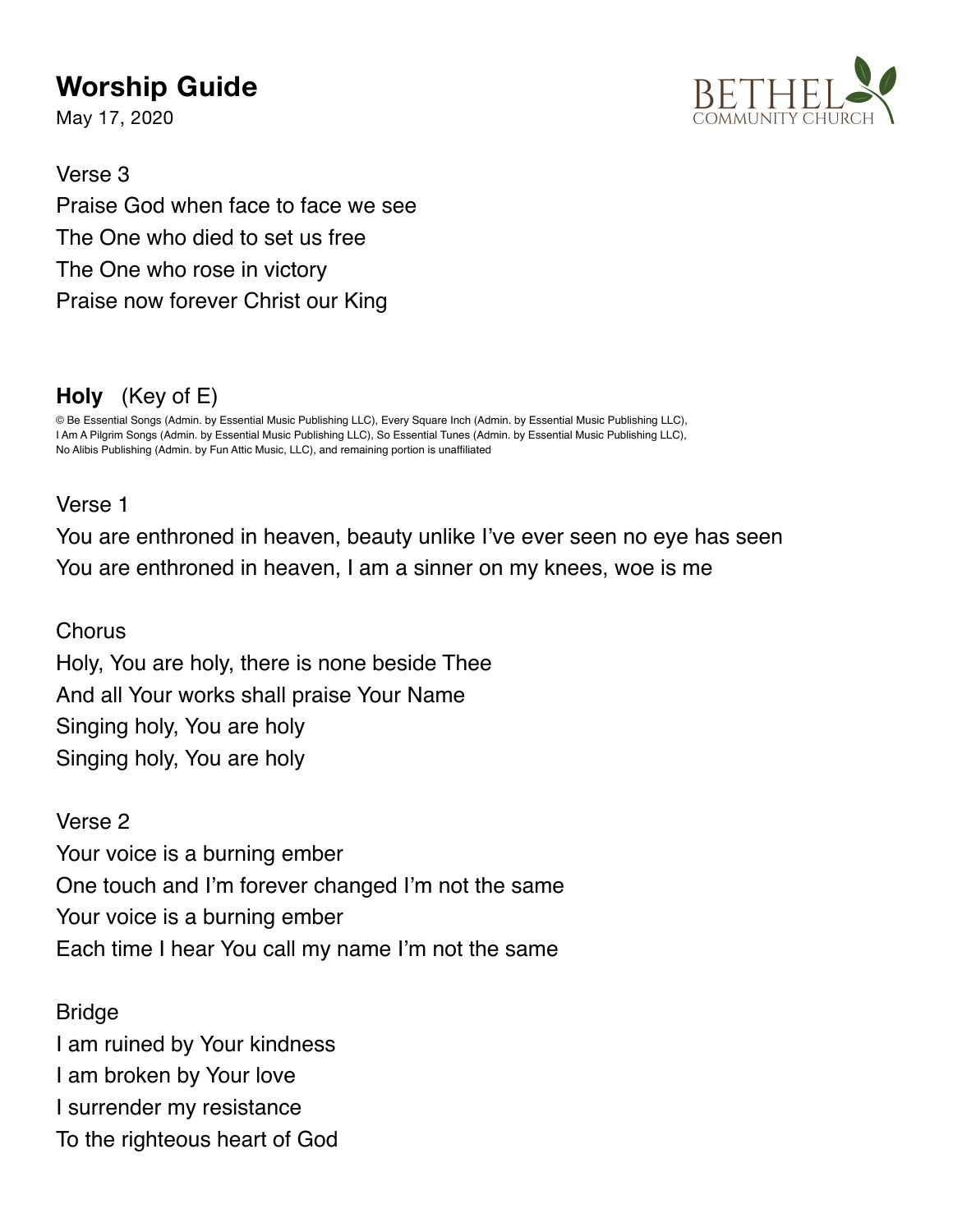May 17, 2020



#### **Prayer of Confession**

God of grace, you welcome all who turn to you and all who pursue repentance. You alone know the ways in which we seek fulfillment and satisfaction and how we often come up empty handed. We humbly confess our sin and ask for your mercy. In your great compassion, cleanse us from our sin.

**Create in us a clean heart O God, and renew a right spirit within us. Do not cast us from your presence or take your Holy Spirit from us. Restore to us the joy of your salvation and sustain us with your bountiful Spirit through Jesus Christ, our Lord. Amen.**

#### **Psalm 103:8-12**

*The Lord is compassionate and gracious, slow to anger, abounding in love. He will not always accuse, nor will he harbor his anger forever; he does not treat us as our sins deserve or repay us according to our iniquities. For as high as the heavens are above the earth, so great is his love for those who fear him; as far as the east is from the west, so far has he removed our transgressions from us.*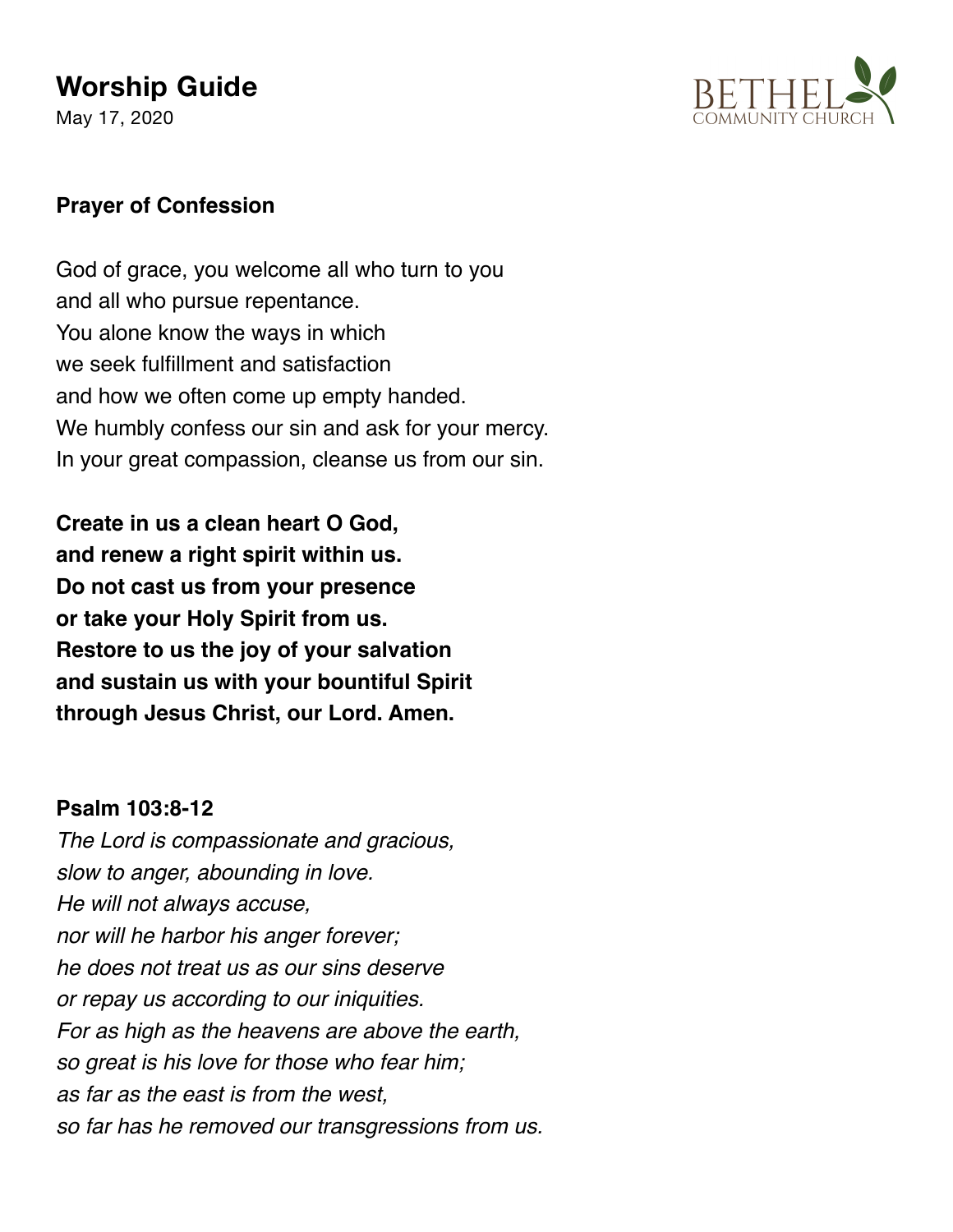May 17, 2020



## **Yet Not I But Through Christ In Me** (Key of C)

© 2018 CityAlight Music and Remaining portion is unaffiliated CCLI Song # 7121852 -- CCLI License # 513754

#### Verse 1

What gift of grace is Jesus my redeemer, there is no more for heaven now to give He is my joy my righteousness and freedom,

my steadfast love my deep and boundless peace

To this I hold my hope is only Jesus, for my life is wholly bound to his

Oh how strange and divine I can sing all is mine, yet not I but through Christ in me

#### Verse 2

The night is dark but I am not forsaken, for by my side the Saviour he will stay I labour on in weakness and rejoicing, for in my need his power is displayed To this I hold my Shepherd will defend me, through the deepest valley he will lead Oh the night has been won and I shall overcome, yet not I but through Christ in me

#### Verse 3

No fate I dread I know I am forgiven, the future sure the price it has been paid For Jesus bled and suffered for my pardon, and he was raised to overthrow the grave To this I hold my sin has been defeated, Jesus now and ever is my plea Oh the chains are released I can sing I am free, yet not I but through Christ in me

#### Verse 4

With every breath I long to follow Jesus, for he has said that he will bring me home And day by day I know he will renew me, until I stand with joy before the throne To this I hold my hope is only Jesus, all the glory evermore to him When the race is complete still my lips shall repeat, yet not I but through Christ in me